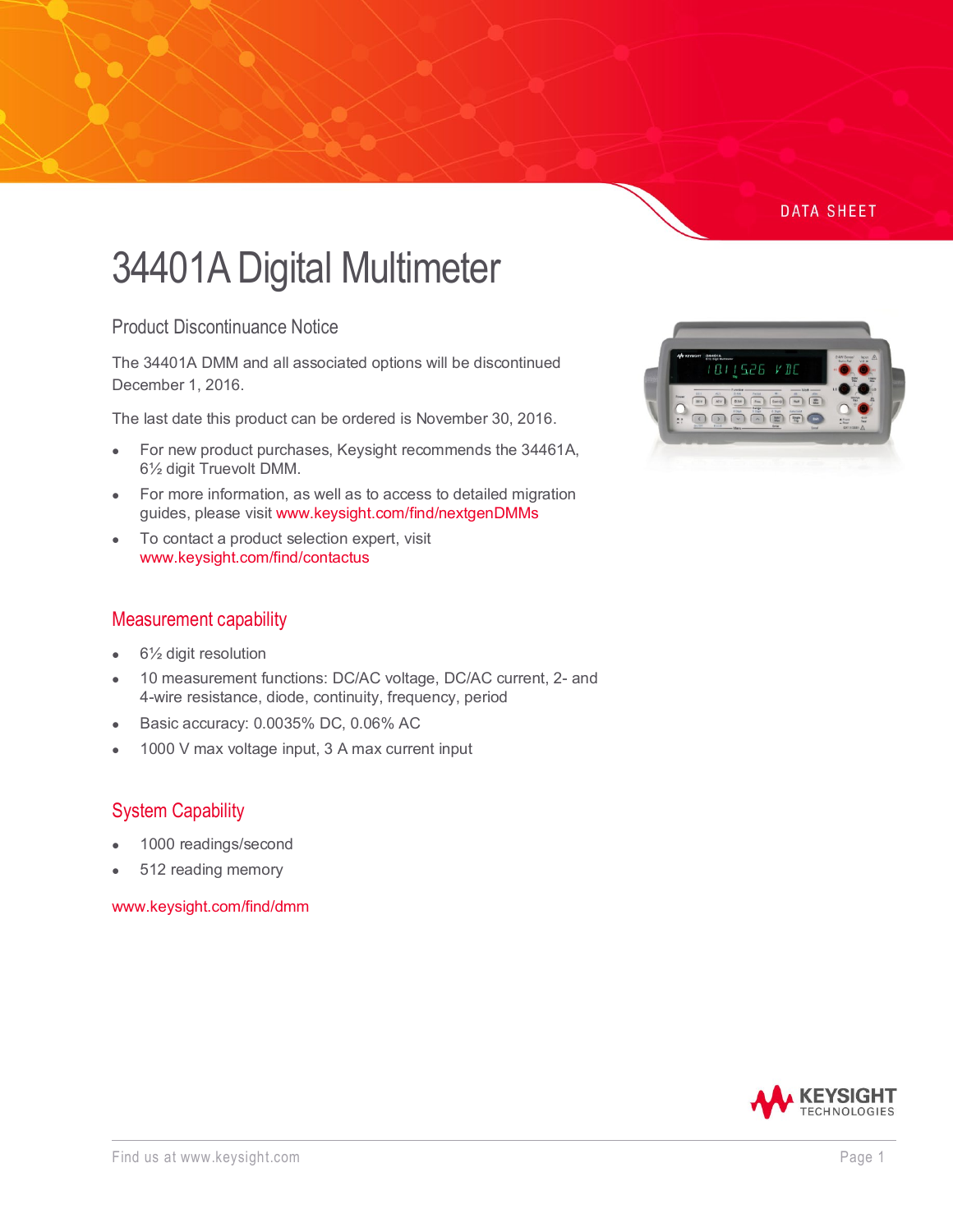# Superior performance

The Keysight Technologies, Inc. 34401A multimeter gives you the performance you need for fast, accurate bench and system testing. The 34401A provides a combination of resolution, accuracy and speed that rivals DMMs costing many times more. 6½ digits of resolution, 0.0015% basic 24-hr dcV accuracy and 1,000 readings/s direct to GPIB assure you of results that are accurate, fast, and repeatable.

# Use it on your benchtop

The 34401A was designed with your bench needs in mind. Functions commonly associated with bench operation, like continuity and diode test, are built in. A Null feature allows you to remove lead resistance and other fixed offsets in your measurements. Other capabilities like min/max/avg readouts and direct dB and dBm measurements make checkout with the 34401A faster and easier.

The 34401A gives you the ability to store up to 512 readings in internal memory. For troubleshooting, a reading hold feature lets you concentrate on placing your test leads without having to constantly glance at the display.

# Use it for systems testing

For systems use, the 34401A gives you faster bus throughput than any other DMM in its class. The 34401A can send up to 1,000 readings/s directly across GPIB in user-friendly ASCII format.

You also get both GPIB and RS-232 interfaces as standard features. Voltmeter Complete and External Trigger signals are provided so you can synchronize to other instruments in your test system. In addition, a TTL output indicates Pass/Fail results when limit testing is used.

To ensure both forward and backward compatibility, the 34401A includes three command languages (SCPI, Keysight 3478A and Fluke8840A/42A), so you don't have to rewrite your existing test software. An optional rack mount kit is available.

# Easy to use

Commonly accessed attributes, such as functions, ranges, and resolution are selected with a single button press.

Advanced features are available using menu functions that let you optimize the 34401A for your applications.

The included Keysight IntuiLink software allows you to put your captured data to work easily, using PC applications such as Microsoft Excel or Word to analyze, interpret, display, print, and document the data you get from the 34401A. You can specify the meter setup and take a single reading or log data to the Excel spreadsheet in specified time intervals. Programmers can use ActiveX components to control the DMM using SCPI commands. To find out more about IntuiLink, visit [www.keysight.com/find/intuilink](http://www.keysight.com/find/intuilink)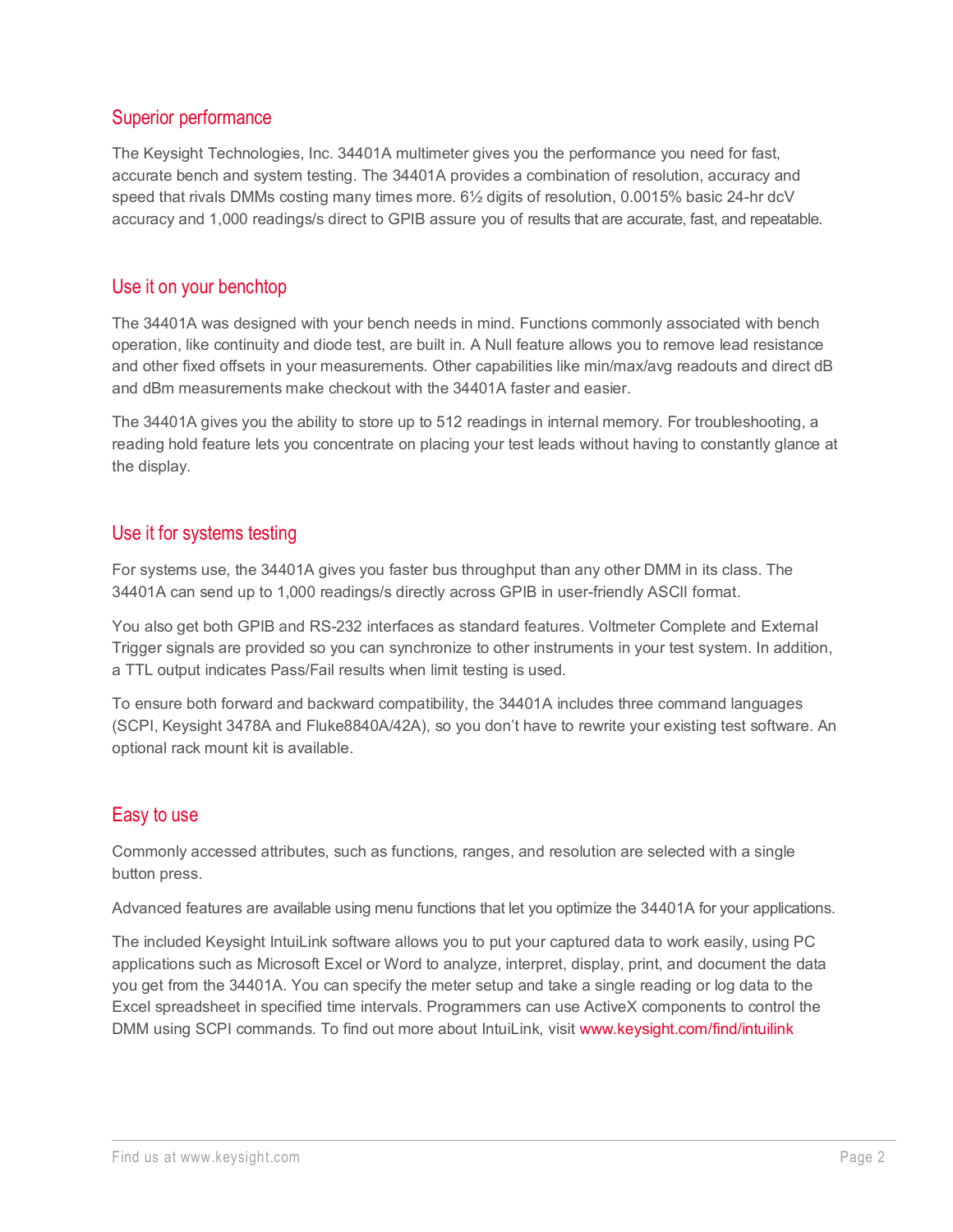| Accuracy Specifications $\pm$ (% of reading + % of range) <sup>1</sup> |  |
|------------------------------------------------------------------------|--|
|                                                                        |  |

| <b>Function</b>                     | Range <sup>3</sup>                                                                                                                       | Frequency, etc.                                                                                                             | 24 hour <sup>2</sup><br>$23 \pm 1$ °C                                                                                                     | 90 day<br>$23 \pm 5$ °C                                                                                                           | 1 year<br>$23 \pm 5$ °C                                                                                                           | Temperature<br>coefficient<br>$0 - 18 °C$<br>$28 - 55 °C$                                                                                       |
|-------------------------------------|------------------------------------------------------------------------------------------------------------------------------------------|-----------------------------------------------------------------------------------------------------------------------------|-------------------------------------------------------------------------------------------------------------------------------------------|-----------------------------------------------------------------------------------------------------------------------------------|-----------------------------------------------------------------------------------------------------------------------------------|-------------------------------------------------------------------------------------------------------------------------------------------------|
| DC voltage                          | 100.0000 mV<br>1.000000 V<br>10.00000 V<br>100.0000 V<br>1000.000 V                                                                      |                                                                                                                             | $0.0030 + 0.0030$<br>$0.0020 + 0.0006$<br>$0.0015 + 0.0004$<br>$0.0020 + 0.0006$<br>$0.0020 + 0.0006$                                     | $0.0040 + 0.0035$<br>$0.0030 + 0.0007$<br>$0.0020 + 0.0005$<br>$0.0035 + 0.0006$<br>$0.0035 + 0.0010$                             | $0.0050 + 0.0035$<br>$0.0040 + 0.0007$<br>$0.0035 + 0.0005$<br>$0.0045 + 0.0006$<br>$0.0045 + 0.0010$                             | $0.0005 + 0.0005$<br>$0.0005 + 0.0001$<br>$0.0005 + 0.0001$<br>$0.0005 + 0.0001$<br>$0.0005 + 0.0001$                                           |
| True rms AC<br>voltage <sup>4</sup> | 100.0000 mV                                                                                                                              | $3-5$ Hz<br>$5 - 10$ Hz<br>10 Hz - 20 kHz<br>$20 - 50$ kHz<br>$50 - 100$ kHz<br>$100 - 300$ kHz <sup>6</sup>                | $1.00 + 0.03$<br>$0.35 + 0.03$<br>$0.04 + 0.03$<br>$0.10 + 0.05$<br>$0.55 + 0.08$<br>$4.00 + 0.50$                                        | $1.00 + 0.04$<br>$0.35 + 0.04$<br>$0.05 + 0.04$<br>$0.11 + 0.05$<br>$0.60 + 0.08$<br>$4.00 + 0.50$                                | $1.00 + 0.04$<br>$0.35 + 0.04$<br>$0.06 + 0.04$<br>$0.12 + 0.05$<br>$0.60 + 0.08$<br>$4.00 + 0.50$                                | $0.100 + 0.004$<br>$0.035 + 0.004$<br>$0.005 + 0.004$<br>$0.011 + 0.005$<br>$0.060 + 0.008$<br>$0.20 + 0.02$                                    |
|                                     | 1.000000 V to<br>750.000 V                                                                                                               | $3 - 5$ Hz<br>$5 - 10$ Hz<br>10 Hz - 20 kHz<br>$20 - 50$ kHz<br>$50 - 100$ kHz <sup>5</sup><br>$100 - 300$ kHz <sup>6</sup> | $1.00 + 0.02$<br>$0.35 + 0.02$<br>$0.04 + 0.02$<br>$0.10 + 0.04$<br>$0.55 + 0.08$<br>$4.00 + 0.50$                                        | $1.00 + 0.03$<br>$0.35 + 0.03$<br>$0.05 + 0.03$<br>$0.11 + 0.05$<br>$0.60 + 0.08$<br>$4.00 + 0.50$                                | $1.00 + 0.03$<br>$0.35 + 0.03$<br>$0.06 + 0.03$<br>$0.12 + 0.04$<br>$0.60 + 0.08$<br>$4.00 + 0.50$                                | $0.100 + 0.003$<br>$0.035 + 0.003$<br>$0.005 + 0.003$<br>$0.011 + 0.005$<br>$0.060 + 0.008$<br>$0.20 + 0.02$                                    |
| Resistance <sup>7</sup>             | $100.0000 \Omega$<br>$1.000000$ k $\Omega$<br>$10.00000$ kΩ<br>$100.0000 k\Omega$<br>$1.000000$ M $\Omega$<br>10.00000 MΩ<br>100.0000 MΩ | 1 mA current source<br>1 mA<br>100 µA<br>$10 \mu A$<br>$5.0 \mu A$<br>500 nA<br>500 nA II 10 MΩ                             | $0.0030 + 0.0030$<br>$0.0020 + 0.0005$<br>$0.0020 + 0.0005$<br>$0.0020 + 0.0005$<br>$0.002 + 0.001$<br>$0.015 + 0.001$<br>$0.300 + 0.010$ | $0.008 + 0.004$<br>$0.008 + 0.001$<br>$0.008 + 0.001$<br>$0.008 + 0.001$<br>$0.008 + 0.001$<br>$0.020 + 0.001$<br>$0.800 + 0.001$ | $0.010 + 0.004$<br>$0.010 + 0.001$<br>$0.010 + 0.001$<br>$0.010 + 0.001$<br>$0.010 + 0.001$<br>$0.040 + 0.001$<br>$0.800 + 0.001$ | $0.0006 + 0.0005$<br>$0.0006 + 0.0001$<br>$0.0006 + 0.0001$<br>$0.0006 + 0.0001$<br>$0.0010 + 0.0002$<br>$0.0030 + 0.0004$<br>$0.1500 + 0.0002$ |
| DC current                          | 10.00000 mA<br>100.0000 mA<br>1.000000 A<br>3.00000 A                                                                                    | < 0.1 V burden voltage<br>< 0.6 V<br>< 1.0 V<br>< 2.0 V                                                                     | $0.005 + 0.010$<br>$0.010 + 0.010$<br>$0.050 + 0.010$<br>$0.100 + 0.010$                                                                  | $0.030 + 0.020$<br>$0.030 + 0.005$<br>$0.080 + 0.010$<br>$0.120 + 0.020$                                                          | $0.050 + 0.020$<br>$0.050 + 0.005$<br>$0.100 + 0.010$<br>$0.120 + 0.020$                                                          | $0.0020 + 0.0020$<br>$0.0020 + 0.0005$<br>$0.0050 + 0.0010$<br>$0.005 + 0.0020$                                                                 |
| True rms AC<br>current <sup>4</sup> | 1.000000 A                                                                                                                               | $3 - 5$ Hz<br>$5 - 10$ Hz<br>$10 Hz - 5 kHz$                                                                                | $1.00 + 0.04$<br>$0.30 + 0.04$<br>$0.10 + 0.04$                                                                                           | $1.00 + 0.04$<br>$0.30 + 0.04$<br>$0.10 + 0.04$                                                                                   | $1.00 + 0.04$<br>$0.30 + 0.04$<br>$0.10 + 0.04$                                                                                   | $0.100 + 0.006$<br>$0.035 + 0.006$<br>$0.015 + 0.006$                                                                                           |
|                                     | 3.00000 A                                                                                                                                | $3 - 5$ Hz<br>$5 - 10$ Hz<br>$10$ Hz $-$ 5 kHz                                                                              | $1.10 + 0.06$<br>$0.35 + 0.06$<br>$0.15 + 0.06$                                                                                           | $1.10 + 0.06$<br>$0.35 + 0.06$<br>$0.15 + 0.06$                                                                                   | $1.10 + 0.06$<br>$0.35 + 0.06$<br>$0.15 + 0.06$                                                                                   | $0.100 + 0.006$<br>$0.035 + 0.006$<br>$0.015 + 0.006$                                                                                           |
| Frequency or<br>period <sup>8</sup> | 100 mV to 750 V                                                                                                                          | $3 - 5$ Hz<br>$5 - 10$ Hz<br>$10 - 40$ Hz<br>40 Hz - 300 kHz                                                                | 0.10<br>0.05<br>0.03<br>0.006                                                                                                             | 0.10<br>0.05<br>0.03<br>0.01                                                                                                      | 0.10<br>0.05<br>0.03<br>0.01                                                                                                      | 0.005<br>0.005<br>0.001<br>0.001                                                                                                                |
| Continuity                          | $1000.0 \Omega$                                                                                                                          | 1 mA test current                                                                                                           | $0.002 + 0.030$                                                                                                                           | $0.008 + 0.030$                                                                                                                   | $0.010 + 0.030$                                                                                                                   | $0.001 + 0.002$                                                                                                                                 |
| Diode test $9$                      | 1.0000 V                                                                                                                                 | 1 mA test current                                                                                                           | $0.002 + 0.010$                                                                                                                           | $0.008 + 0.020$                                                                                                                   | $0.010 + 0.020$                                                                                                                   | $0.001 + 0.002$                                                                                                                                 |

1. Specifications are for 1 hr warm-up and  $6\frac{1}{2}$  digits, slow ac filter.<br>2. Relative to calibration standards.

Relative to calibration standards.

3. 20% over range on all ranges except 1000 Vdc and 750 Vac ranges.

4. For sinewave input > 5% of range. For inputs from 1% to 5% of range and < 50 kHz, add 0.1% of range additional error.

5. 750 V range limited to 100 kHz or 8 x 107 Volt-Hz.

6. Typically 30% of reading error at 1 MHz.

7. Specifications are for 4-wire ohms function or 2-wire ohms using Math Null. Without Math Null, add 0.2 Ω additional error in 2-wire ohms function.

8. Input > 100 mV. For 10 to 100 mV inputs multiply % of reading error x 10.<br>9. Accuracy specifications are for the voltage measured at the input terminal

9. Accuracy specifications are for the voltage measured at the input terminals only. 1 mA test current is typical. Variation in the current source will create some variation in the voltage drop across a diode junction.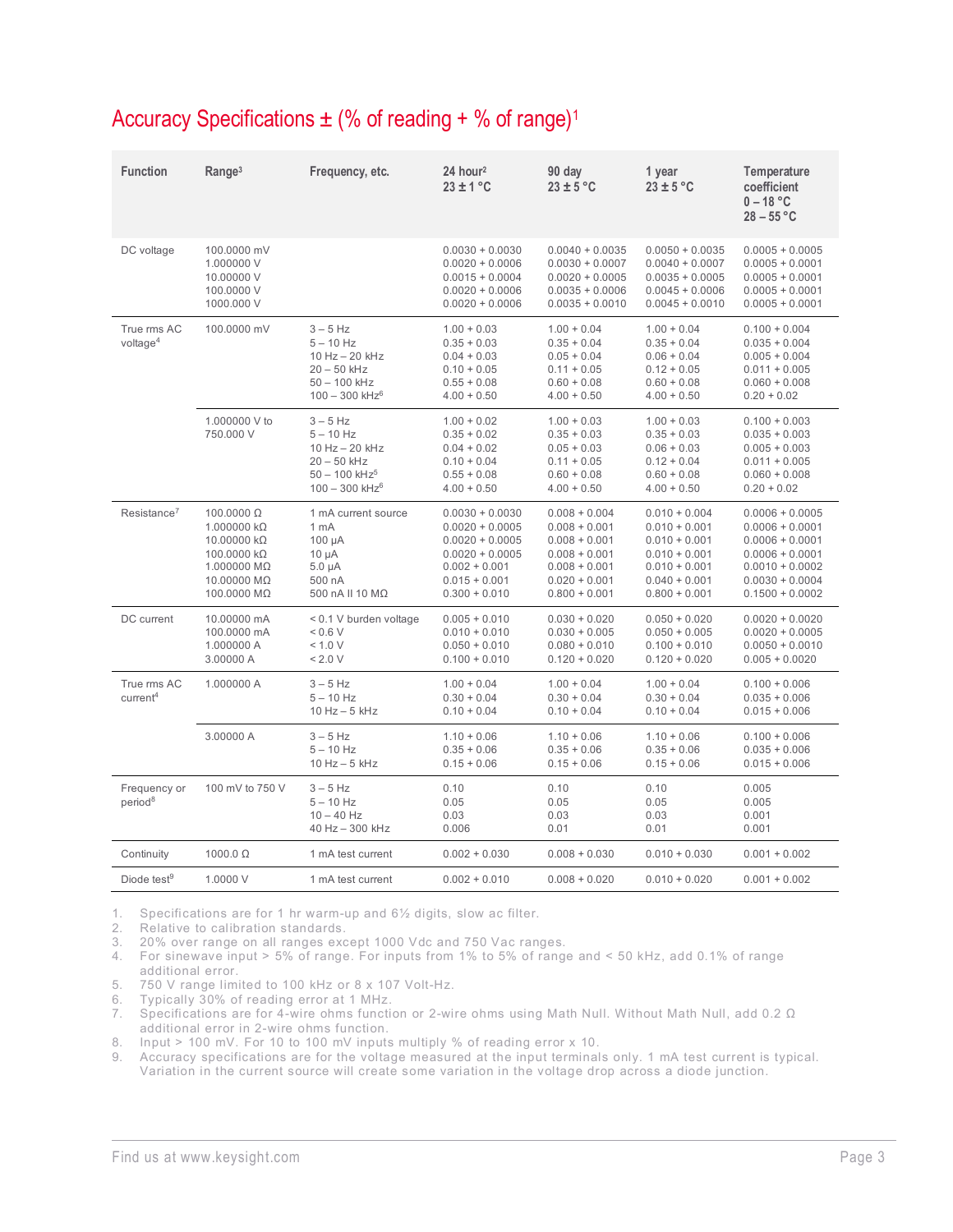

# Measurement Characteristics

| DC voltage                      |                                                                                                       |  |
|---------------------------------|-------------------------------------------------------------------------------------------------------|--|
| Measurement method              | Continuously integrating multi-slope III A-D converter                                                |  |
| A-D linearity                   | 0.0002% of reading + 0.0001% of range                                                                 |  |
| Input resistance                |                                                                                                       |  |
| 10 MΩ or 0.1V, 1 V, 10 V ranges | Selectable > $10,000$ M $\Omega$                                                                      |  |
| 100 V, 1000 V ranges            | 10 M $\Omega$ ± 1%                                                                                    |  |
| Input bias current              | < 30 pA at 25 °C                                                                                      |  |
| Input protection                | 1000 V all ranges                                                                                     |  |
| dcV:dcV ratio accuracy          | Vinput accuracy + Vrelevance accuracy                                                                 |  |
| <b>True RMS AC voltage</b>      |                                                                                                       |  |
| Measurement method              | AC-coupled true rms-measures the AC component of the input with<br>up to 400 Vdc of bias on any range |  |
| Crest factor                    | Maximum of 5:1 at full scale                                                                          |  |
| Additional crest factor errors  | Crest factor 1-2: 0.05% of reading                                                                    |  |
| (non-sinewave)                  | Crest factor 2-3: 0.15% of reading                                                                    |  |
|                                 | Crest factor 3-4: 0.30% of reading                                                                    |  |
|                                 | Crest factor 4-5: 0.40% of reading                                                                    |  |
| Input impedance                 | 1 M $\Omega$ ± 2% in parallel with 100 pF                                                             |  |
| Input protection                | 750 Vrms all ranges                                                                                   |  |
| <b>Resistance</b>               |                                                                                                       |  |
| Measurement method              | Selectable 4-wire or 2-wire ohms                                                                      |  |
|                                 | Current source referenced to LO input                                                                 |  |
| Maximum lead resistance         | 10% of range per lead for 100 $\Omega$ , 1 k $\Omega$ ranges                                          |  |
| $(4-wire)$                      | 1 $k\Omega$ per lead on all other ranges                                                              |  |
| Input protection                | 1000 V all ranges                                                                                     |  |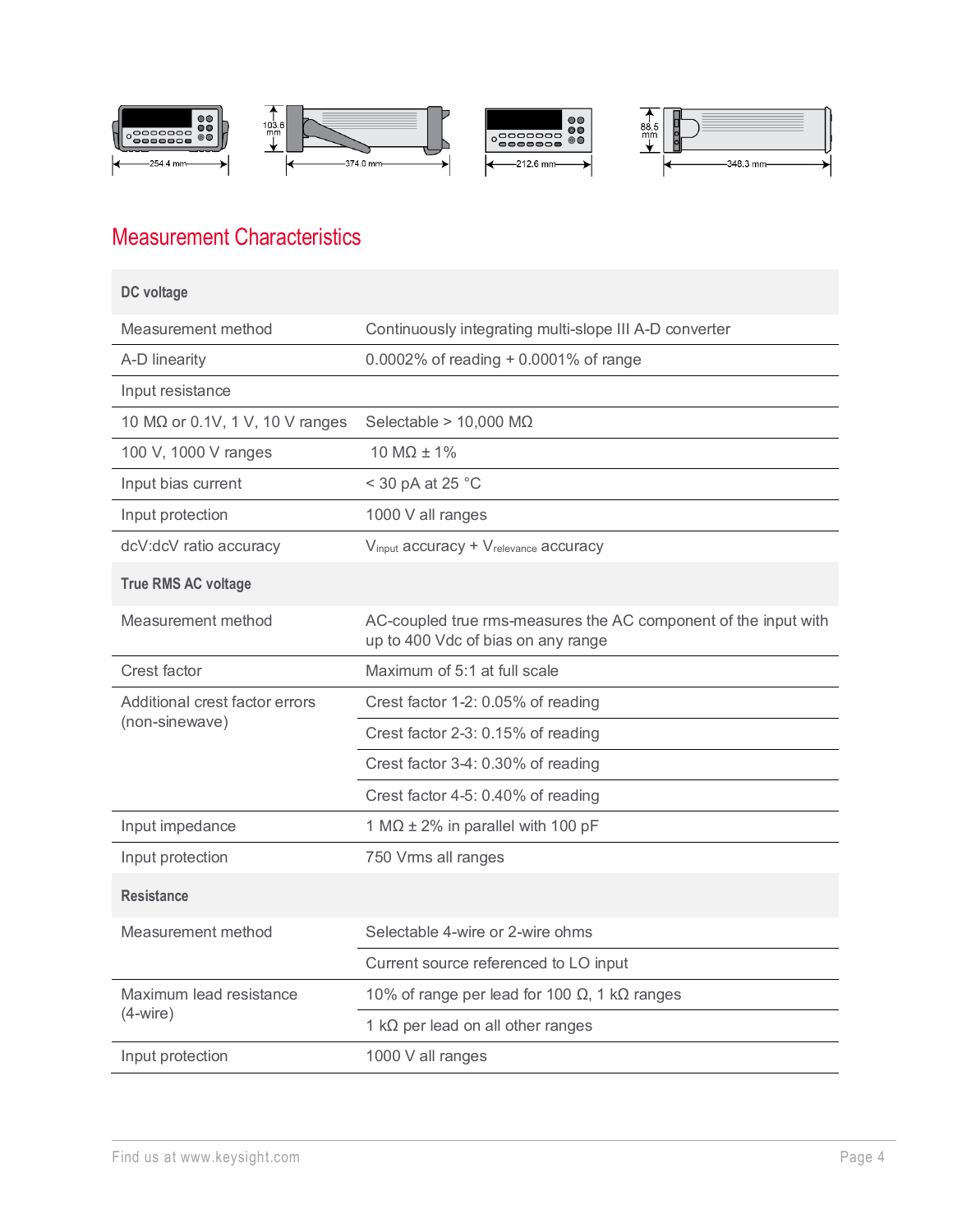| <b>DC</b> current                                   |                                                                                                              |
|-----------------------------------------------------|--------------------------------------------------------------------------------------------------------------|
| Shunt resistance                                    | $5 \Omega$ for 10 mA, 100 mA                                                                                 |
|                                                     | $0.1 \Omega$ for 1 A, 3 A                                                                                    |
| Input protection                                    | Externally accessible 3 A 250 V fuse                                                                         |
|                                                     | Internal 7 A 250 V fuse                                                                                      |
| <b>True RMS AC current</b>                          |                                                                                                              |
| Measurement method                                  | Directly coupled to the fuse and shunt. AC coupled true RMS<br>measurement (measures the AC component only). |
| Shunt resistance                                    | $0.1 \Omega$ for 1 A and 3 A ranges                                                                          |
| Input protection                                    | Externally accessible 3 A 250 V fuse                                                                         |
|                                                     | Internal 7 A 250 V fuse                                                                                      |
| <b>Frequency and period</b>                         |                                                                                                              |
| Measurement method                                  | Reciprocal counting technique                                                                                |
| Voltage ranges                                      | Same as AC voltage function                                                                                  |
| Gate time                                           | 1 s, 100 ms, or 10 ms                                                                                        |
| Continuity/diode                                    |                                                                                                              |
| Response time                                       | 300 samples/s with audible tone                                                                              |
| Continuity threshold                                | Selectable from 1 $\Omega$ to 1000 $\Omega$                                                                  |
| Measurement noise rejection 60 (50) Hz <sup>1</sup> |                                                                                                              |
| dc CMRR                                             | 140 dB                                                                                                       |
| ac CMRR                                             | 70 dB                                                                                                        |
| Integration time and normal mode rejection 2        |                                                                                                              |
| 100 plc/1.67 s (2 s)                                | 60 dB 3                                                                                                      |
| 0 plc/167 ms (200 ms)                               | 60 dB 3                                                                                                      |
| 1 plc/16.7 ms (20 ms)                               | 60 dB                                                                                                        |
| $<$ 1 plc/3 ms or 800 µs)                           | $0$ dB                                                                                                       |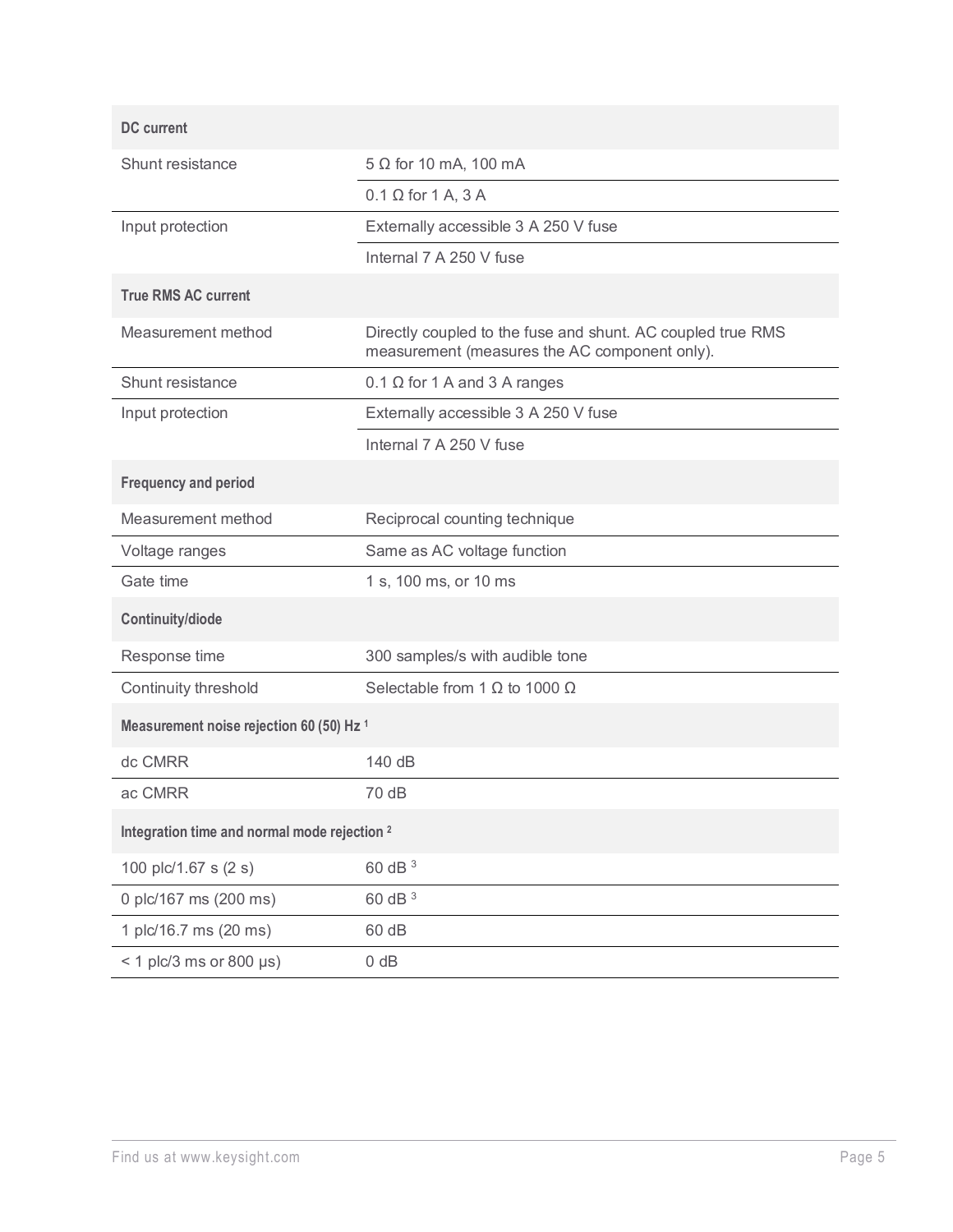| <b>Operating characteristics 4</b>                           |                                  |                               |
|--------------------------------------------------------------|----------------------------------|-------------------------------|
| <b>Function</b>                                              | <b>Digits</b>                    | <b>Reading/s</b>              |
| dcV, dcl, and resistance                                     | $6\frac{1}{2}$                   | 0.6(0.5)                      |
|                                                              | $6\frac{1}{2}$                   | 6(5)                          |
|                                                              | $5\frac{1}{2}$                   | 60 (50)                       |
|                                                              | $5\frac{1}{2}$                   | 300                           |
|                                                              | $4\frac{1}{2}$                   | 1000                          |
| acV, acl                                                     | $6\frac{1}{2}$                   | $0.15$ slow $(3 Hz)$          |
|                                                              | $6\frac{1}{2}$                   | 1 medium (20 Hz)              |
|                                                              | $6\frac{1}{2}$                   | 10 fast (200 Hz) <sup>5</sup> |
|                                                              | $6\frac{1}{2}$                   | 50                            |
| Frequency or period                                          | $6\frac{1}{2}$                   | 1                             |
|                                                              | $5\frac{1}{2}$                   | 9.8                           |
|                                                              | $4\frac{1}{2}$                   | 80                            |
| <b>System speeds</b>                                         |                                  |                               |
| Configuration rates                                          | 26/s to 50/s                     |                               |
| Autorange rate (dc Volts)                                    | >30/s                            |                               |
| ASCII readings to RS-232                                     | 55/s                             |                               |
| ASCII readings to GPIB                                       | 1000/s                           |                               |
| Maximum internal trig rate                                   | 1000/s                           |                               |
| Max. ext trig. rate to mem                                   | 1000/s                           |                               |
| <b>Triggering and memory</b>                                 |                                  |                               |
| Reading HOLD sensitivity                                     | 10%, 1%, 0.1%, or 0.01% of range |                               |
| Samples/trigger                                              | 1 to 50,000                      |                               |
| Trigger delay                                                | 0 to 3600 s: 10 µs step size     |                               |
| External trigger delay                                       | < 1 ms                           |                               |
| External trigger jitter                                      | $< 500$ µs                       |                               |
| Memory                                                       | 512 readings                     |                               |
| <b>Math functions</b>                                        |                                  |                               |
| NULL, min/max/average, dBm, dB, limit test (with TTL output) |                                  |                               |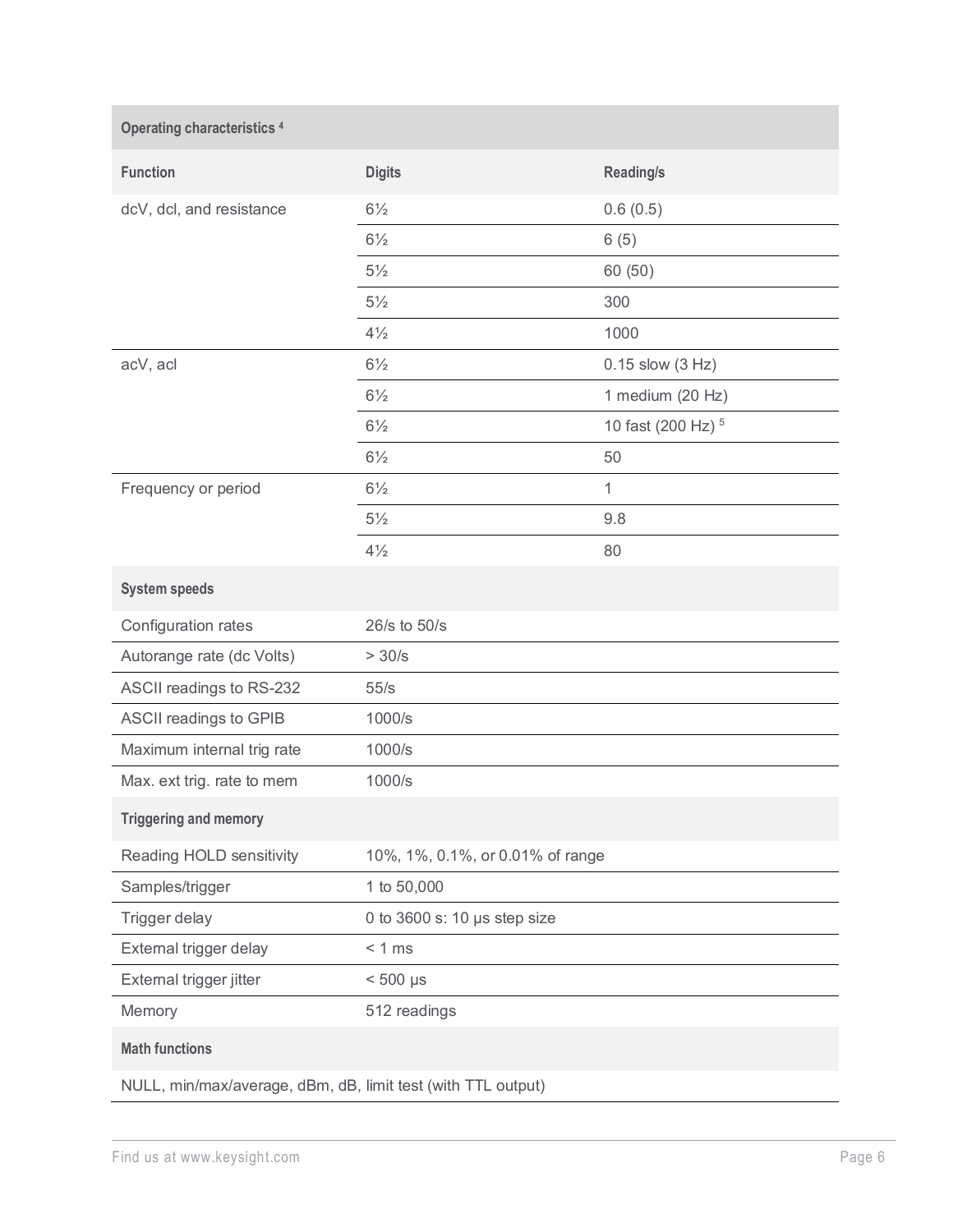| <b>Standard programming languages</b>                        |                                                                  |  |
|--------------------------------------------------------------|------------------------------------------------------------------|--|
| SCPI (IEEE-488.2), Keysight 3478A, Fluke 8840A/42A           |                                                                  |  |
| <b>Accessories included</b>                                  |                                                                  |  |
| Test lead kit with probe, alligator and grabber attachments  |                                                                  |  |
| Operating manual, service manual, test report and power cord |                                                                  |  |
| <b>General specifications</b>                                |                                                                  |  |
| Power supply                                                 | 100 V/120 V/220 V/240 V ± 10%                                    |  |
| Power line frequency                                         | 45 to 66 Hz and 360 to 440 Hz, automatically sensed at power-on  |  |
| Power consumption                                            | 25 VA peak (10 W average)                                        |  |
| Operating environment                                        | Full accuracy for 0 to 55 °C, full accuracy to 80% R.H. at 40 °C |  |
| Storage temperature                                          | $-40$ to 70 °C                                                   |  |
| Weight                                                       | 3.6 kg (8.0 lbs)                                                 |  |
| Safety                                                       | Designed to CSA, UL-1244, IEC-348                                |  |
| RFI and ESD                                                  | MIL-461C, FTZ 1046, FCC                                          |  |
| Vibration and shock                                          | MIL-T-28800E, Type III, Class 5 (sine only)                      |  |

1. For 1 kΩ unbalanced in LO lead, ± 500 V peak maximum.

2. For power line frequency ± 0.1%.

3. For power line frequency ± 1% use 40 dB or ± 3% use 30 dB.

4. Reading speeds for 60 Hz and (50 Hz) operation.

5. Maximum useful limit with default settling delays defeated.

6. Speeds are for 4½ digits, delay 0, auto-zero and display OFF.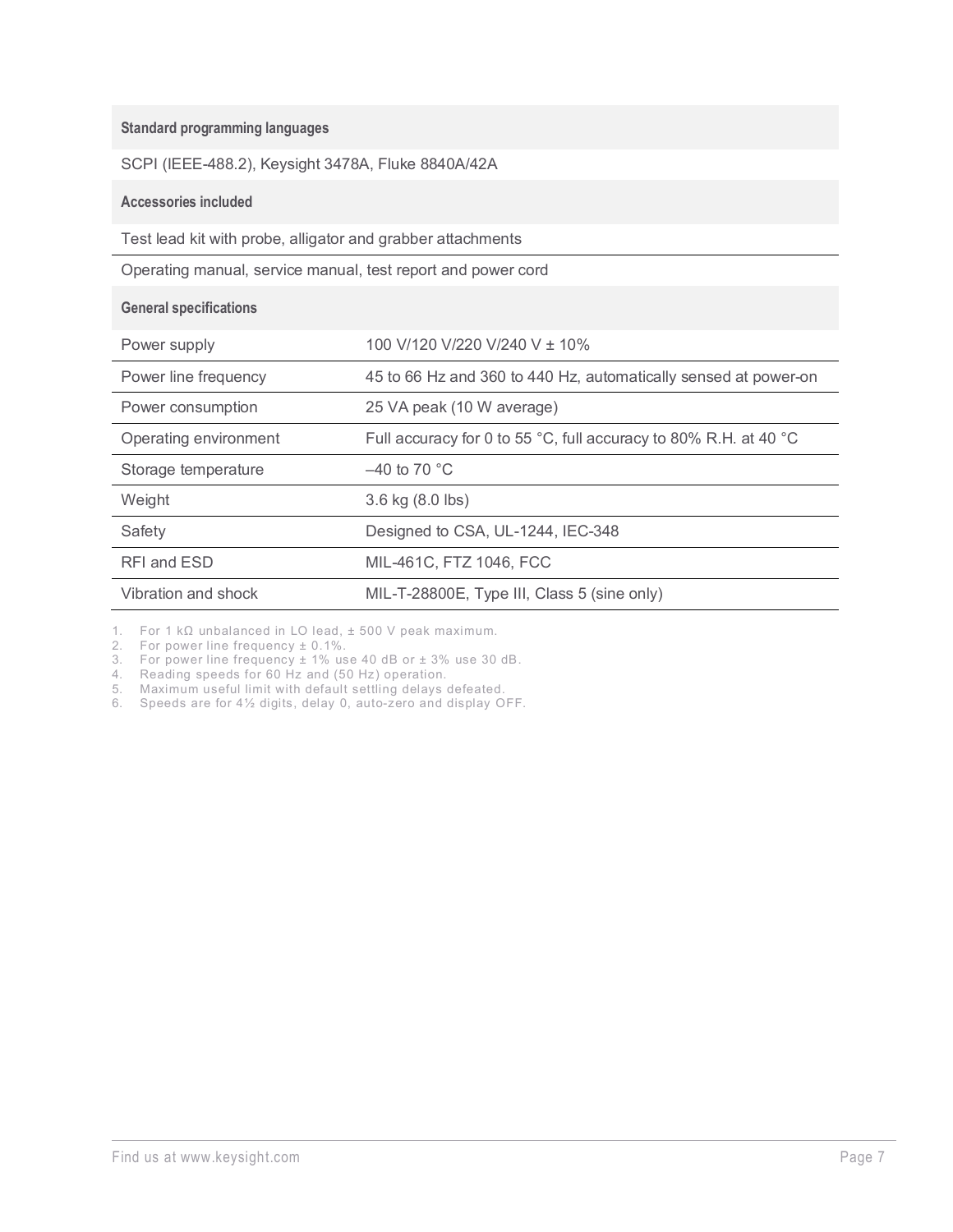# Ordering Information

Keysight 34401A multimeter accessories included: Test lead kit with probe, alligator, and grabber attachments, calibration certificate, test report, and power cord. Also includes CD with: IntuiLink software, IVI and VXI PnP drivers, Quick start tutorial, user's guide, command quick reference, service guide, and data sheet.

| Options                              |                                          |
|--------------------------------------|------------------------------------------|
| 34401A-A6J                           | ANSI Z540 compliant calibration          |
|                                      |                                          |
| Accessories                          |                                          |
| <b>Probes/Leads/Clip accessories</b> |                                          |
| 11059A                               | Kelvin probe set                         |
| 11060A                               | Surface mount device (SMD) test probes   |
| 11062A                               | Kelvin clip set                          |
| 34133A                               | Precision electronic test leads          |
| 34134A                               | DC coupled current probe                 |
| 34136A                               | High voltage probe                       |
| 34138A                               | Test lead set                            |
| 34171B                               | Input terminal connector (sold in pairs) |
| 34172B                               | Input calibration short (sold in pairs)  |
| 34330A                               | 30 A current shunt                       |
| E2308A                               | 5 k thermistor probe                     |

Y1133A Low-thermal external digital multimeter scanning kit